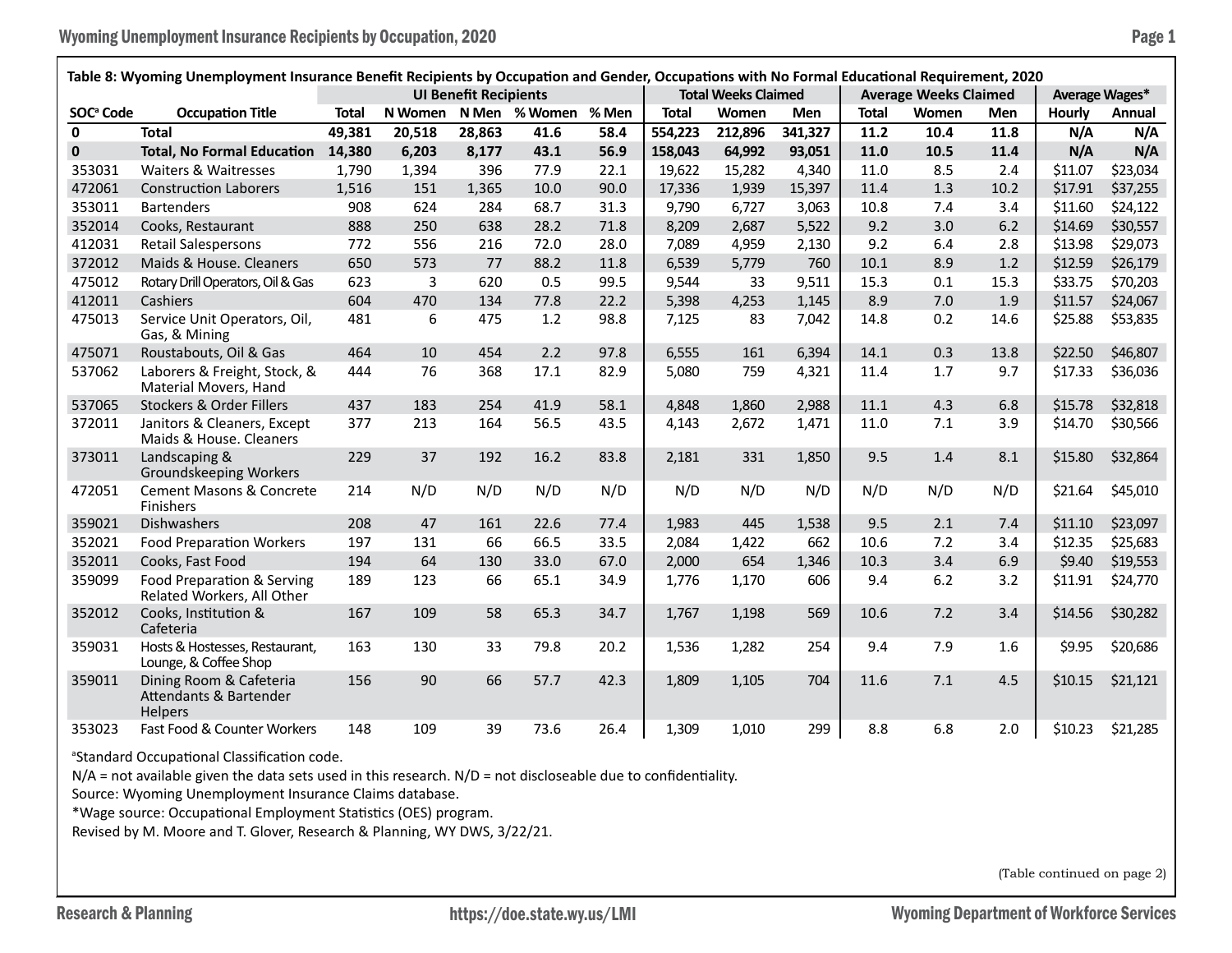## (Table continued from page 1)

**Table 8: Wyoming Unemployment Insurance Benefit Recipients by Occupation and Gender, Occupations with No Formal Educational Requirement, 2020**

|                       |                                                                                      | iable o. Wyomnig Unemployment msulance benent Recipients by Occupation and Genuer, Occupations with NO Formal Ludcational Requirement, 2020<br><b>UI Benefit Recipients</b> |                |     |                     |       | <b>Total Weeks Claimed</b> |             |            | <b>Average Weeks Claimed</b> | Average Wages* |      |         |          |
|-----------------------|--------------------------------------------------------------------------------------|-----------------------------------------------------------------------------------------------------------------------------------------------------------------------------|----------------|-----|---------------------|-------|----------------------------|-------------|------------|------------------------------|----------------|------|---------|----------|
| SOC <sup>ª</sup> Code | <b>Occupation Title</b>                                                              | <b>Total</b>                                                                                                                                                                | N Women        |     | N Men % Women % Men |       | <b>Total</b>               | Women       | <b>Men</b> | <b>Total</b>                 | Women          | Men  | Hourly  | Annual   |
| 339092                | Lifeguards, Ski Patrol,<br>& Other Recreational<br><b>Protective Service Workers</b> | 145                                                                                                                                                                         | 55             | 90  | 37.9                | 62.1  | 1,340                      | 493         | 847        | 9.2                          | 3.4            | 5.8  | \$12.78 | \$26,585 |
| 472141                | Painters, Construction &<br>Maintenance                                              | 140                                                                                                                                                                         | 25             | 115 | 17.9                | 82.1  | 1,587                      | 247         | 1,340      | 11.3                         | 1.8            | 9.6  | \$20.26 | \$42,142 |
| 475011                | Derrick Operators, Oil & Gas                                                         | 129                                                                                                                                                                         | $\mathbf{0}$   | 129 | 0.0                 | 100.0 | 1,930                      | $\mathbf 0$ | 1,930      | 15.0                         | 0.0            | 15.0 | \$28.31 | \$58,887 |
| 533041                | Taxi Drivers & Chauffeurs                                                            | 117                                                                                                                                                                         | 31             | 86  | 26.5                | 73.5  | 1.620                      | 400         | 1,220      | 13.8                         | 3.4            | 10.4 | N/A     | N/A      |
| 352015                | Cooks, Short Order                                                                   | 114                                                                                                                                                                         | 53             | 61  | 46.5                | 53.5  | 1,174                      | 621         | 553        | 10.3                         | 5.4            | 4.9  | \$11.16 | \$23,216 |
| 537051                | Industrial Truck & Tractor<br><b>Operators</b>                                       | 106                                                                                                                                                                         | 9              | 97  | 8.5                 | 91.5  | 1,109                      | 93          | 1,016      | 10.5                         | 0.9            | 9.6  | \$21.32 | \$44,344 |
| 353041                | Food Servers,<br>Nonrestaurant                                                       | 105                                                                                                                                                                         | 73             | 32  | 69.5                | 30.5  | 1,136                      | 788         | 348        | 10.8                         | 7.5            | 3.3  | \$11.22 | \$23,330 |
| 473019                | Helpers, Construction<br>Trades, All Other                                           | 100                                                                                                                                                                         | 53             | 47  | 53.0                | 47.0  | 1,282                      | 700         | 582        | 12.8                         | 7.0            | 5.8  | \$15.03 | \$31,257 |
| 452093                | Farmworkers, Farm, Ranch,<br>& Aquacultural Animals                                  | 97                                                                                                                                                                          | 35             | 62  | 36.1                | 63.9  | 867                        | 320         | 547        | 8.9                          | 3.3            | 5.6  | \$13.32 | \$27,697 |
| 516011                | Laundry & Dry-Cleaning<br>Workers                                                    | 94                                                                                                                                                                          | 76             | 18  | 80.9                | 19.1  | 1,105                      | 937         | 168        | 11.8                         | 10.0           | 1.8  | \$12.12 | \$25,216 |
| 393091                | Amusement & Rec. Attendants                                                          | 94                                                                                                                                                                          | 27             | 67  | 28.7                | 71.3  | 832                        | 310         | 522        | 8.9                          | 3.3            | 5.6  | \$11.25 | \$23,408 |
| 472181                | Roofers                                                                              | 93                                                                                                                                                                          | 0              | 93  | 0.0                 | 100.0 | 966                        | $\mathbf 0$ | 966        | 10.4                         | 0.0            | 10.4 | \$19.25 | \$40,030 |
| 537064                | Packers & Packagers, Hand                                                            | 90                                                                                                                                                                          | 52             | 38  | 57.8                | 42.2  | 608                        | 361         | 247        | 6.8                          | 4.0            | 2.7  | \$10.62 | \$22,088 |
| 537061                | Cleaners of Vehicles &<br>Equipment                                                  | 88                                                                                                                                                                          | 28             | 60  | 31.8                | 68.2  | 839                        | 286         | 553        | 9.5                          | 3.3            | 6.3  | \$13.46 | \$28,003 |
| 513011                | <b>Bakers</b>                                                                        | 74                                                                                                                                                                          | 58             | 16  | 78.4                | 21.6  | 764                        | 608         | 156        | 10.3                         | 8.2            | 2.1  | \$15.77 | \$32,808 |
| 412022                | Parts Salespersons                                                                   | 62                                                                                                                                                                          | 20             | 42  | 32.3                | 67.7  | 650                        | 234         | 416        | 10.5                         | 3.8            | 6.7  | \$18.77 | \$39,039 |
| 537199                | Material Moving Workers,<br>All Other                                                | 57                                                                                                                                                                          | $\overline{7}$ | 50  | 12.3                | 87.7  | 675                        | 86          | 589        | 11.8                         | 1.5            | 10.3 | N/A     | N/A      |
| 452092                | Farmworkers & Laborers,<br>Crop, Nursery, &<br>Greenhouse                            | 52                                                                                                                                                                          | 19             | 33  | 36.5                | 63.5  | 399                        | 108         | 291        | 7.7                          | 2.1            | 5.6  | \$17.15 | \$35,677 |
| 272042                | <b>Musicians &amp; Singers</b>                                                       | 49                                                                                                                                                                          | 11             | 38  | 22.4                | 77.6  | 594                        | 112         | 482        | 12.1                         | 2.3            | 9.8  | \$15.72 | N/A      |
| 537063                | Machine Feeders &<br><b>Offbearers</b>                                               | 45                                                                                                                                                                          | 3              | 42  | 6.7                 | 93.3  | 553                        | 9           | 544        | 12.3                         | 0.2            | 12.1 | \$17.11 | \$35,586 |
| 472131                | Insulation Workers, Floor,<br>Ceiling, & Wall                                        | 42                                                                                                                                                                          | 8              | 34  | 19.0                | 81.0  | 573                        | 140         | 433        | 13.6                         | 3.3            | 10.3 | \$17.22 | \$35,822 |

a Standard Occupational Classification code.

N/A = not available given the data sets used in this research. N/D = not discloseable due to confidentiality.

Source: Wyoming Unemployment Insurance Claims database.

\*Wage source: Occupational Employment Statistics (OES) program.

Revised by M. Moore and T. Glover, Research & Planning, WY DWS, 3/22/21.

(Table continued on page 3)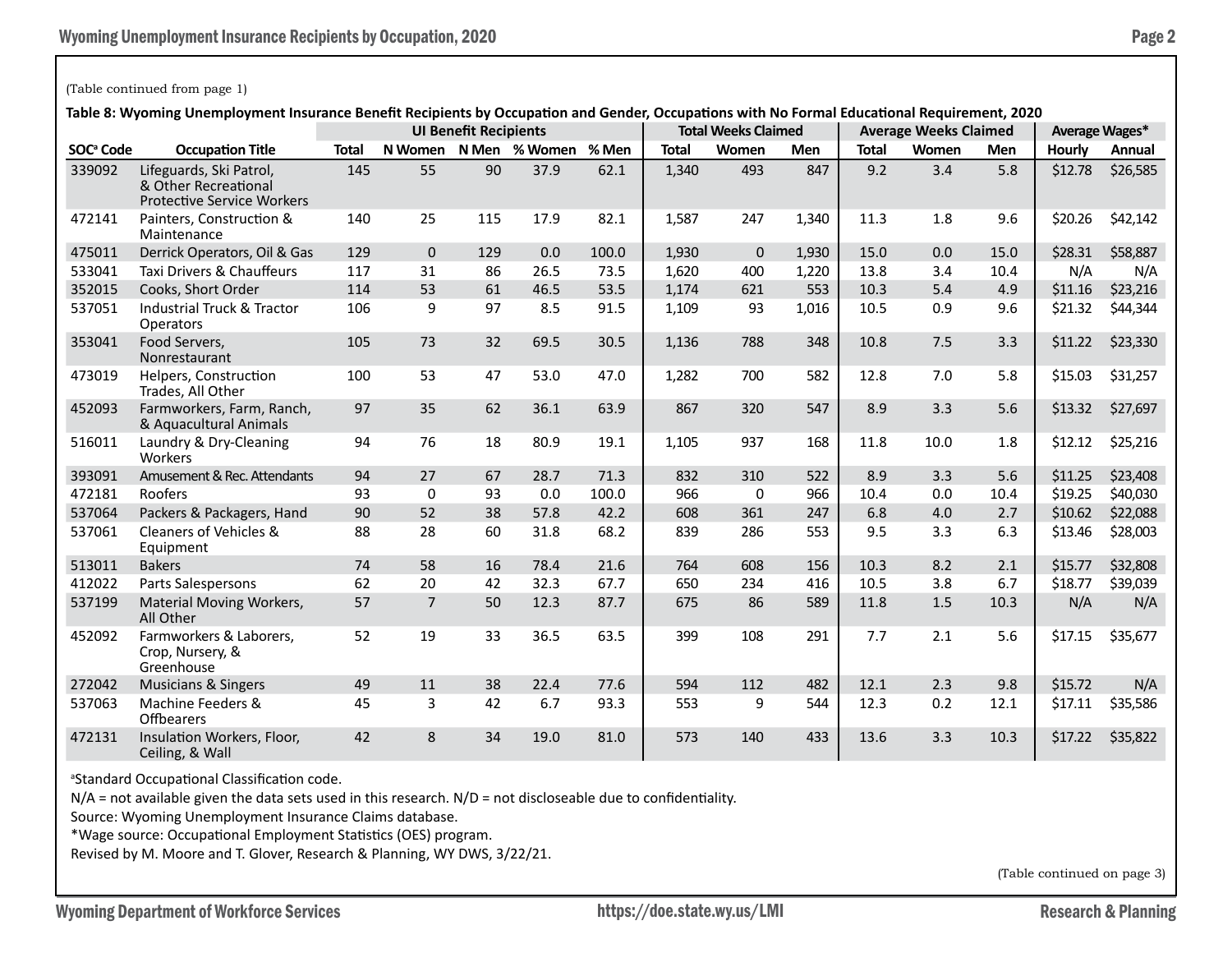## (Table continued from page 2)

**Table 8: Wyoming Unemployment Insurance Benefit Recipients by Occupation and Gender, Occupations with No Formal Educational Requirement, 2020**

|                       |                                                                                         | onemployment modiume benent neephents by occupation and ochaer, occu<br><b>UI Benefit Recipients</b> |                |     |                       | <b>Total Weeks Claimed</b> |              |             | ~~~~~~~~~~~~~~~~~~~~~~~~<br><b>Average Weeks Claimed</b> | Average Wages* |       |            |         |          |
|-----------------------|-----------------------------------------------------------------------------------------|------------------------------------------------------------------------------------------------------|----------------|-----|-----------------------|----------------------------|--------------|-------------|----------------------------------------------------------|----------------|-------|------------|---------|----------|
| SOC <sup>ª</sup> Code | <b>Occupation Title</b>                                                                 | <b>Total</b>                                                                                         |                |     | N Women N Men % Women | % Men                      | <b>Total</b> | Women       | <b>Men</b>                                               | <b>Total</b>   | Women | <b>Men</b> | Hourly  | Annual   |
| 536031                | <b>Service Station Attendants</b>                                                       | 41                                                                                                   | 5              | 36  | 12.2                  | 87.8                       | 438          | 45          | 393                                                      | 10.7           | 1.1   | 9.6        | \$14.77 | \$30,721 |
| 537121                | Tank Car, Truck, & Ship<br>Loaders                                                      | 30                                                                                                   | 5              | 25  | 16.7                  | 83.3                       | 393          | 58          | 335                                                      | 13.1           | 1.9   | 11.2       | \$23.63 | \$49,143 |
| 472151                | Pipelayers                                                                              | 29                                                                                                   | 3              | 26  | 10.3                  | 89.7                       | 403          | 51          | 352                                                      | 13.9           | 1.8   | 12.1       | \$19.34 | \$40,221 |
| 475041                | <b>Continuous Mining</b><br><b>Machine Operators</b>                                    | 29                                                                                                   | $\overline{3}$ | 26  | 10.3                  | 89.7                       | 280          | 18          | 262                                                      | 9.7            | 0.6   | 9.0        | \$38.80 | \$80,697 |
| 473011                | Helpers--Brickmasons,<br>Blockmasons.<br>Stonemasons, & Tile &<br><b>Marble Setters</b> | 29                                                                                                   | 0              | 29  | 0.0                   | 100.0                      | 302          | 0           | 302                                                      | 10.4           | 0.0   | 10.4       | \$17.93 | \$37,303 |
| 373019                | <b>Grounds Maintenance</b><br>Workers, All Other                                        | 27                                                                                                   | 11             | 16  | 40.7                  | 59.3                       | 210          | 104         | 106                                                      | 7.8            | 3.9   | 3.9        | \$13.39 | \$27,860 |
| 271012                | <b>Craft Artists</b>                                                                    | 26                                                                                                   | 19             | 7   | 73.1                  | 26.9                       | 294          | 249         | 45                                                       | 11.3           | 9.6   | 1.7        | \$15.43 | \$32,092 |
| 393031                | Ushers, Lobby Attendants,<br>& Ticket Takers                                            | 26                                                                                                   | 17             | 9   | 65.4                  | 34.6                       | 282          | 176         | 106                                                      | 10.8           | 6.8   | 4.1        | N/A     | N/A      |
| 272099                | Entertainers & Performers,<br>Sports & Related Workers,<br>All Other                    | 26                                                                                                   | 6              | 20  | 23.1                  | 76.9                       | 368          | 65          | 303                                                      | 14.2           | 2.5   | 11.7       | N/A     | N/A      |
| 271019                | Artists & Related Workers,<br>All Other                                                 | 24                                                                                                   | 6              | 18  | 25.0                  | 75.0                       | 120          | 34          | 86                                                       | 5.0            | 1.4   | 3.6        | \$21.99 | \$45,737 |
| 412021                | <b>Counter &amp; Rental Clerks</b>                                                      | 23                                                                                                   | 9              | 14  | 39.1                  | 60.9                       | 235          | 114         | 121                                                      | 10.2           | 5.0   | 5.3        | \$15.90 | \$33,069 |
| 473012                | <b>Helpers--Carpenters</b>                                                              | 22                                                                                                   | N/D            | N/D | N/D                   | N/D                        | N/D          | N/D         | N/D                                                      | N/D            | N/D   | N/D        | \$18.07 | \$37,594 |
| 516031                | <b>Sewing Machine Operators</b>                                                         | 21                                                                                                   | 17             | 4   | 81.0                  | 19.0                       | 220          | 177         | 43                                                       | 10.5           | 8.4   | 2.0        | \$14.73 | \$30,647 |
| 513021                | <b>Butchers &amp; Meat Cutters</b>                                                      | 21                                                                                                   | $\overline{7}$ | 14  | 33.3                  | 66.7                       | 189          | 47          | 142                                                      | 9.0            | 2.2   | 6.8        | \$18.27 | \$37,993 |
| 412012                | Gaming Change Persons &<br><b>Booth Cashiers</b>                                        | 19                                                                                                   | 15             | 4   | 78.9                  | 21.1                       | 244          | 191         | 53                                                       | 12.8           | 10.1  | 2.8        | \$9.73  | \$20,237 |
| 473014                | Helpers--Painters,<br>Paperhangers, Plasterers, &<br><b>Stucco Masons</b>               | 17                                                                                                   | $\overline{7}$ | 10  | 41.2                  | 58.8                       | 169          | 70          | 99                                                       | 9.9            | 4.1   | 5.8        | \$14.17 | \$29,471 |
| 537081                | Refuse & Recyclable<br><b>Material Collectors</b>                                       | 17                                                                                                   | N/D            | N/D | N/D                   | N/D                        | N/D          | N/D         | N/D                                                      | N/D            | N/D   | N/D        | \$18.44 | \$38,362 |
| 536021                | Parking Lot Attendants                                                                  | 16                                                                                                   | $\overline{3}$ | 13  | 18.8                  | 81.3                       | 190          | 37          | 153                                                      | 11.9           | 2.3   | 9.6        | \$14.73 | \$30,636 |
| 472044                | Tile & Stone Setters                                                                    | 16                                                                                                   | N/D            | N/D | N/D                   | N/D                        | N/D          | N/D         | N/D                                                      | N/D            | N/D   | N/D        | \$28.23 | \$58,710 |
| 472081                | Drywall & Ceiling Tile<br><b>Installers</b>                                             | 16                                                                                                   | $\Omega$       | 16  | 0.0                   | 100.0                      | 180          | $\mathbf 0$ | 180                                                      | 11.3           | 0.0   | 11.3       | \$19.67 | \$40,920 |

a Standard Occupational Classification code.

 $N/A$  = not available given the data sets used in this research.  $N/D$  = not discloseable due to confidentiality.

Source: Wyoming Unemployment Insurance Claims database.

\*Wage source: Occupational Employment Statistics (OES) program.

Revised by M. Moore and T. Glover, Research & Planning, WY DWS, 3/22/21.

(Table continued on page 4)